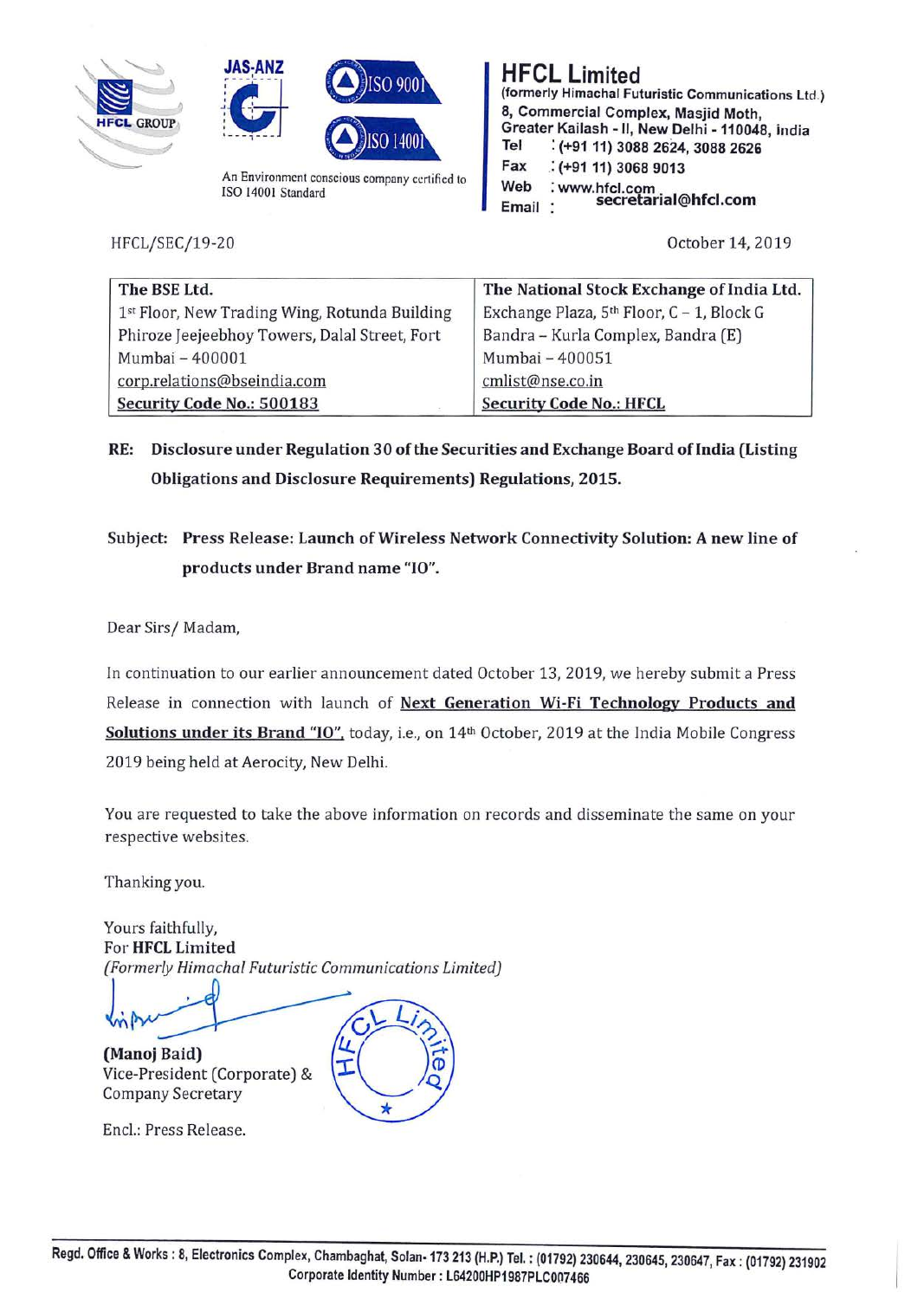





An Environment conscious company certified to ISO 14001 Standard

**HFCL Limited (formerly Himachal Futuristic Communications Ltd.) 8, Commercial Complex, Masjid Moth, Greater Kailash -11, New Delhi -110048, india Tel** : **(+9111) 3088 2624, 3088 2626 Fax** : **(+91 11) 3068 9013 Web** : **www.hfcl.com Email** 

Press Release For Immediate Dissemination



- ► **HFCL Targets the World of Infinite Possibilities with launch of its Indigenously developed, Made in India Wireless Connectivity Solution to facilitate stronger Wi-Fi networks**
- ► **Introduces 10 Networks, Products** & **Solutions that powers the Next Generation Wi-Fi for ubiquitous connectivity**
- ► **Globally benchmarked for the Indian and Global Wi-Fi and UBR industry**

New Delhi, October 14, 2019: HFCL, a renowned and trusted manufacturer oftelecom equipment, optical fiber cables, system integrator and end-to-end telecom infrastructure provider, today announced the launch of Next Generation Wi-Fi Technology products and solutions under its Brand - **10** that shall meet the enormous global and Indian Wi-Fi network demand. 10 Networks are globally benchmarked with features of Next-Gen technologies across all products that include Access Points (AP), Unlicensed Band Radio (UBR), Wireless LAN Controller (WLC), Element Management System (EMS), Cloud Network Management System (CNMS).

Speaking on the launch of 10 Networks, **Mr. Mahendra Nahata, the Managing Director** stated that "The world is in the middle of a new connected order, where technology is changing the way we interact, consume and share knowledge. Being connected in real-time is a necessity and data efficient solutions are the need of the hour." He added that "10 Networks will take us forward as a technology enterprise. We have always prided ourselves in being able to provide cost-effective, futuristic end-to-end telecom solutions to our customers and 10 Networks takes this commitment further by providing intelligent product solutions for an ever increasing Wi-Fi market demand. We have invested tremendous human intelligence from an R&D standpoint in making 10 Networks a brand to reckon with in the Wi-Fi product category space and we are certain it will bridge the gap that currently exists in the market and create infinite possibilities for our customers."

10 is a platform that aims to bring in efficiency and intelligence to mobility and assist global citizens to use the most advanced Wi-Fi technology products & solutions while keeping a sharp focus on security and safety.

The complete network solution is based on latest and upcoming international standards as a results of the Company's own R&D initiatives which have fully designed, developed and manufactured the solution in India with full IPR ownership residing with the Company in India.

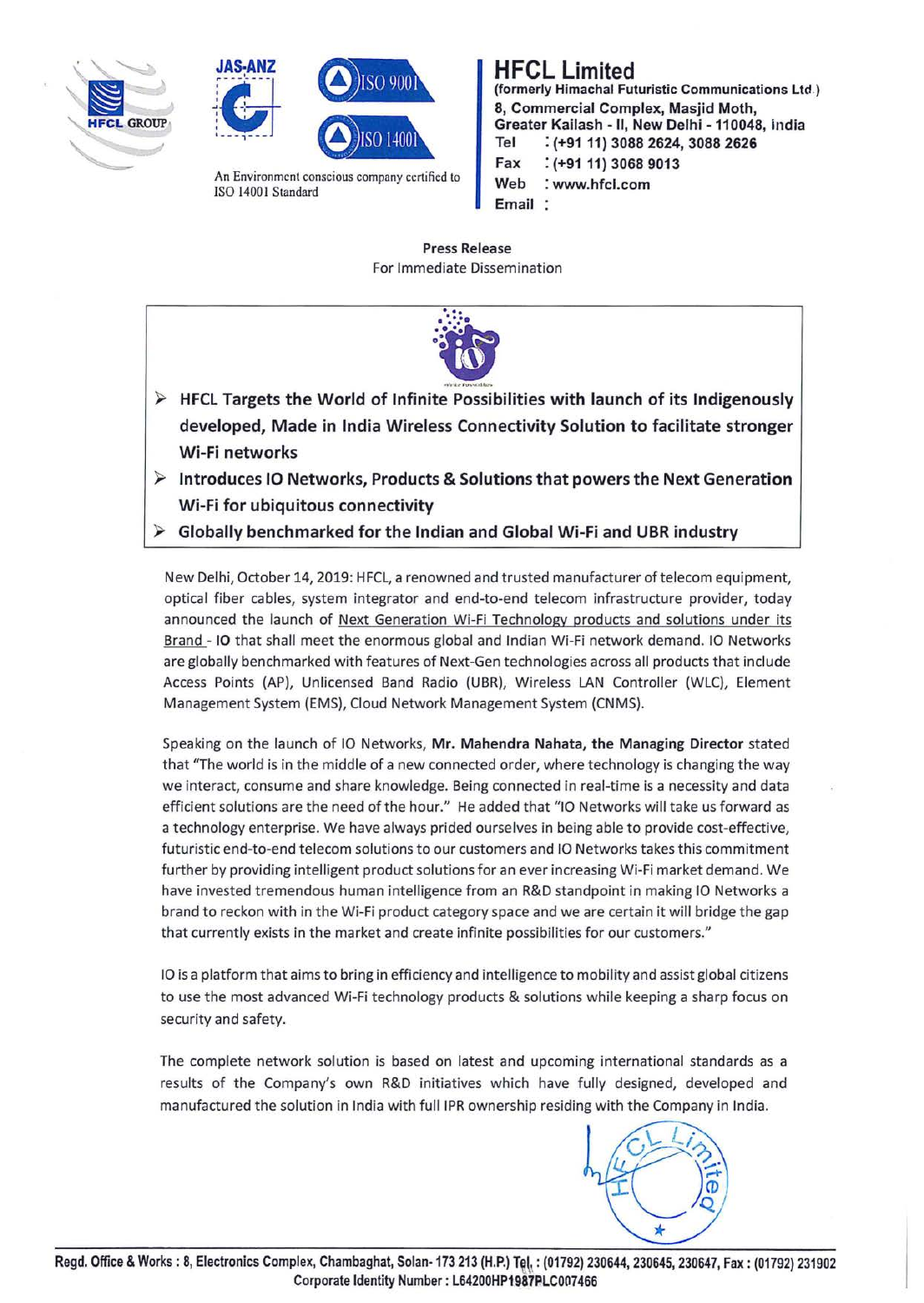

The entire portfolio of products is designed to be world-class and ready to compete with global brands. All these products are extremely power efficient and fully compliant with the Policy for Preferential Market Access (PMA) of the Government of India.

**Mr. Jitendra Chaudhary, President** - **Business Development, added** "We are excited about the launch as we understand the need of the market and the growth potential it offers. India with its strong focus on Make in India and Digital India, is entering the next phase of growth and with 10 Networks we are placed at a point in time to maximize this potential. 10 Networks is our answer to a reliant Wi-Fi technology that will provide intelligent data utilization and drive last mile connectivity in the country."

## **About 10**

10 is the acronym for Input-Output. The logo has been inspired from "Mathematics - the language of the universe," and the identity is custom designed to clearly indicate the brand name- 10 with symbolic juxtaposition of the Infinity symbol inspired from the Latin word - lnfinitas meaning "unboundedness". With the brand positioning statement "Infinite Possibilities," IO is a platform to bring in efficiency and intelligence to mobility and assist global citizens to use highly evolved Wi-Fi technology products and solutions. It is connectivity that betters lives via limitless opportunities and with 10, the possibilities to be effective and efficient wherever you go is infinite. With a customer centric approach that weaves together a smart and secure environment for all businesses, we as 10 create infinite possibilities for our customers. 10 not only offers Infinite Possibilities through Inputs and Outputs, it also signifies the binary "1" and "O" of the digital world. Highlights of the new product line-up:

## **Access Points**

10 carrier-grade Access Points (APs) are uniquely designed for high performance, next generation networks, providing high capacity for mission critical and data-intensive applications. The Access Points support MU-MIMO, providing simultaneous data transmission to multiple devices, maximizing data throughput and improving network efficiency. 10 Access Points provide advanced location and indoor wayfinding and proximity-based push notification capabilities, enabling businesses to leverage mobility context to develop applications that deliver an enhanced user experience and increased value.

All 10 Access Points are software configurable to operate either Standalone; using hardware based Controller and EMS; or using cloud based management platform.

## **Unlicensed Band Radio**

10 Unlicensed Band Radios (UBR) are feature rich, low cost devices designed to support highest capacity carrier class operation in unlicensed 5 GHz spectrum for mid to long-range backhaul application. 10 UBRs serves both Point-to-Point and Point-to-Multipoint link use cases, support modulation up to 256 QAM and both 1Pv4 and 1Pv6 network protocols. With IP67 rated rugged design, the devices can be deployed in harshest of conditions, with flexibility of both 1+0 and 1+1 deployment scenarios.